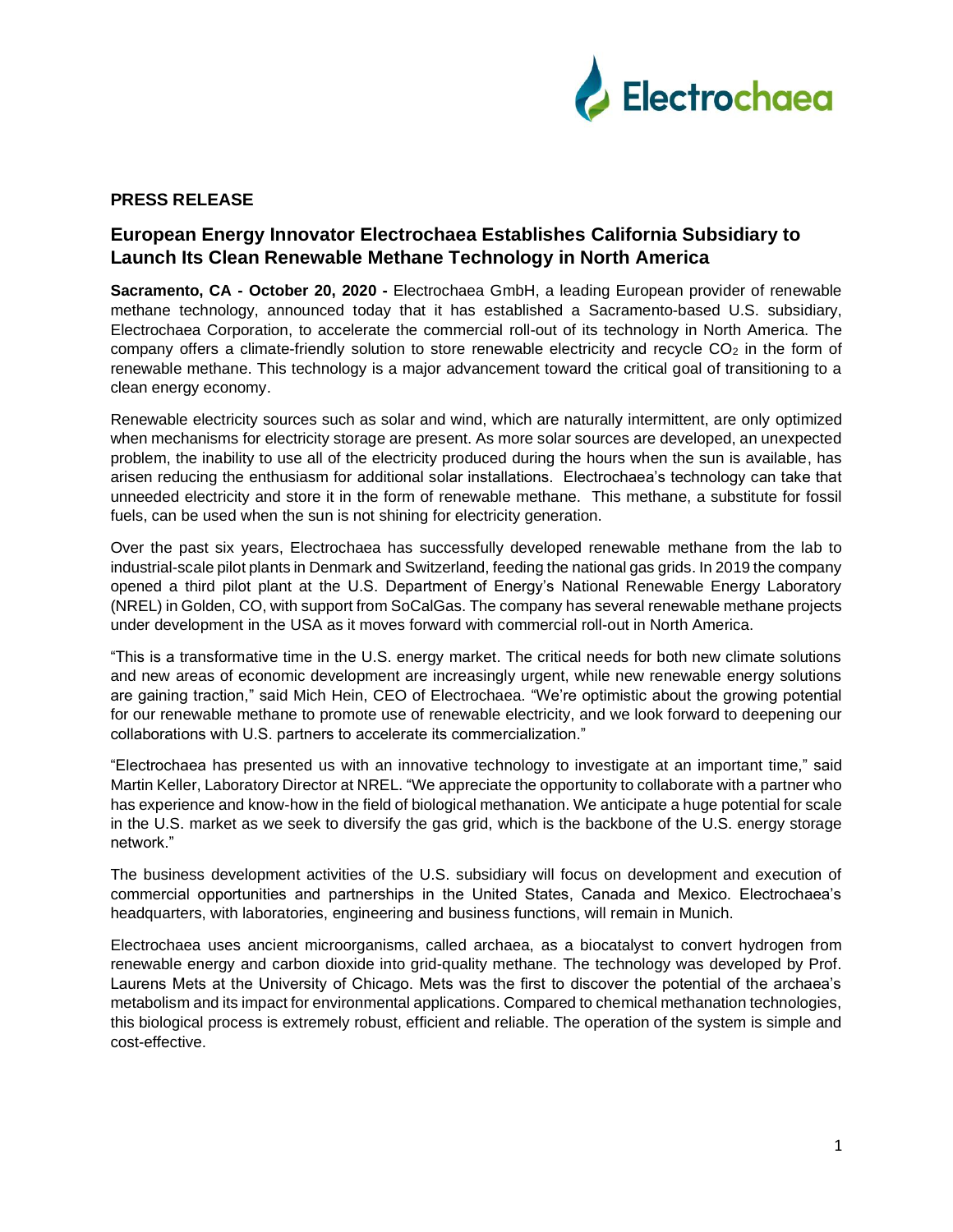

**About Electrochaea**: Founded in 2014, Electrochaea GmbH delivers an innovative, patented technology for producing high-quality renewable natural gas that can be stored and used on demand in the existing natural gas grid. The company has successfully operated industrial-scale pilot plants in the U.S., Switzerland and Denmark and plans to produce more than 15 billion cubic feet per year of renewable methane by 2025. Electrochaea's technology was recently awarded the Swiss energy prize Watt d'Or and listed by FOCUS magazine as one of the most important technologies for climate and environment. Electrochaea is headquartered in Munich, Germany. [www.electrochaea.com](http://www.electrochaea.com/)



Mich Hein, CEO Electrochaea ©Electrochaea GmbH



Electrochaea is the first company to deploy and successfully operate an industrial plant using biological-methanation-based power-to-gas technology. The BioCat plant near Copenhagen, Denmark, commissioned in 2016, demonstrated the production of grid quality methane and injected biomethane into the Danish gas grid.

©Electrochaea GmbH



In Switzerland, Electrochaea operated a fully automated biomethanation plant beginning in 2019. Injection of biomethane into the Swiss gas grid occurred within 96 hours of startup.

Today, Electrochaea's biomethanation technology is ready for scale-up and market entry.

©Electrochaea GmbH

A virtual tour of the Electrochaea plant in Switzerland is available [here.](https://vimeo.com/467436820/86f85c1422) ©Electrochaea GmbH